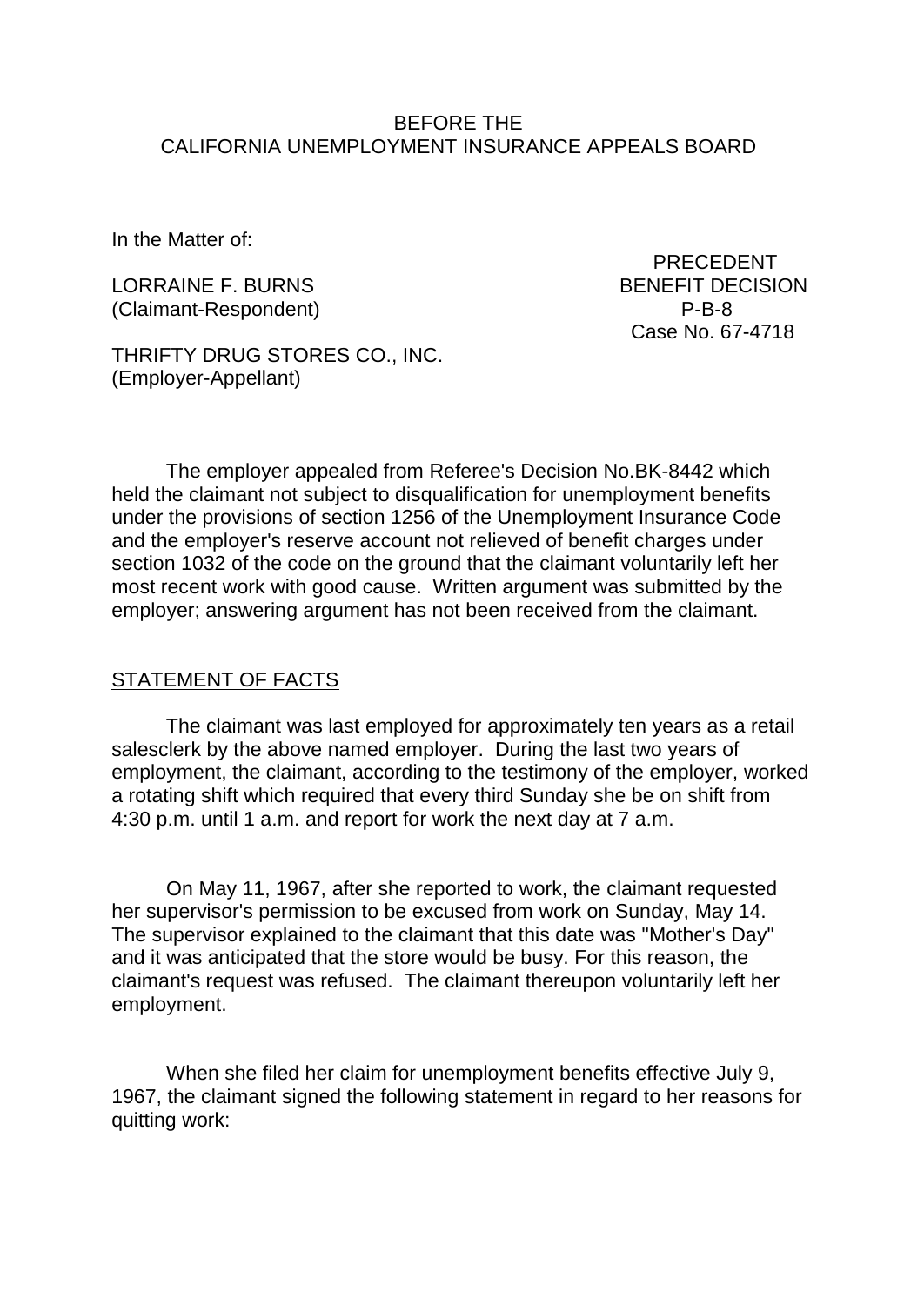"My boss would work me 4:30 to 1:30 - 5:00 to 2:00 and then he would bring me back the next day at 9:00 in the morning. He wouldn't give me an alternate shift, as was the rule."

She was interviewed in the North Hollywood office of the Department of Employment July 26, 1967. At this time the claimant stated that she had complained to her supervisor about her work shift and requested a change in shifts or a transfer to another store. Nothing came of her complaints or her requests.

The employer's witness testified that the claimant did not complain about the hours she worked nor did she request a transfer to another shift or another store but left work when her request for a day off was refused.

The claimant did not appear at the referee's hearing.

The referee held that the claimant had good cause for voluntarily leaving work because the employer required her to work in violation of certain Industrial Welfare Commission orders. In its written argument, the employer contends that the claimant left work because her request to be excused from work on May 14 was refused and that in applying the provisions of section 1256 of the code, only the reasons given by the claimant for leaving work should be considered.

#### REASONS FOR DECISION

Section 1256 of the Unemployment Insurance Code provides for the disqualification of a claimant, and sections 1030 and 1032 of the code provide that an employer's reserve account may be relieved of benefit charges if it is found that the claimant voluntarily left her most recent work without good cause.

We agree with the employer's contentions that in applying the provisions of section 1256 of the code as they concern a voluntary leaving of work we must look to the reasons the claimant had for leaving work; and if these reasons are not of a compelling nature, then good cause may not be found even though it may be revealed that the employer in some respects was in violation of certain provisions of the law regarding conditions of employment. We believe that when issues arise under the voluntary leaving provisions of section 1256 of the code, our sole concern is to decide whether good cause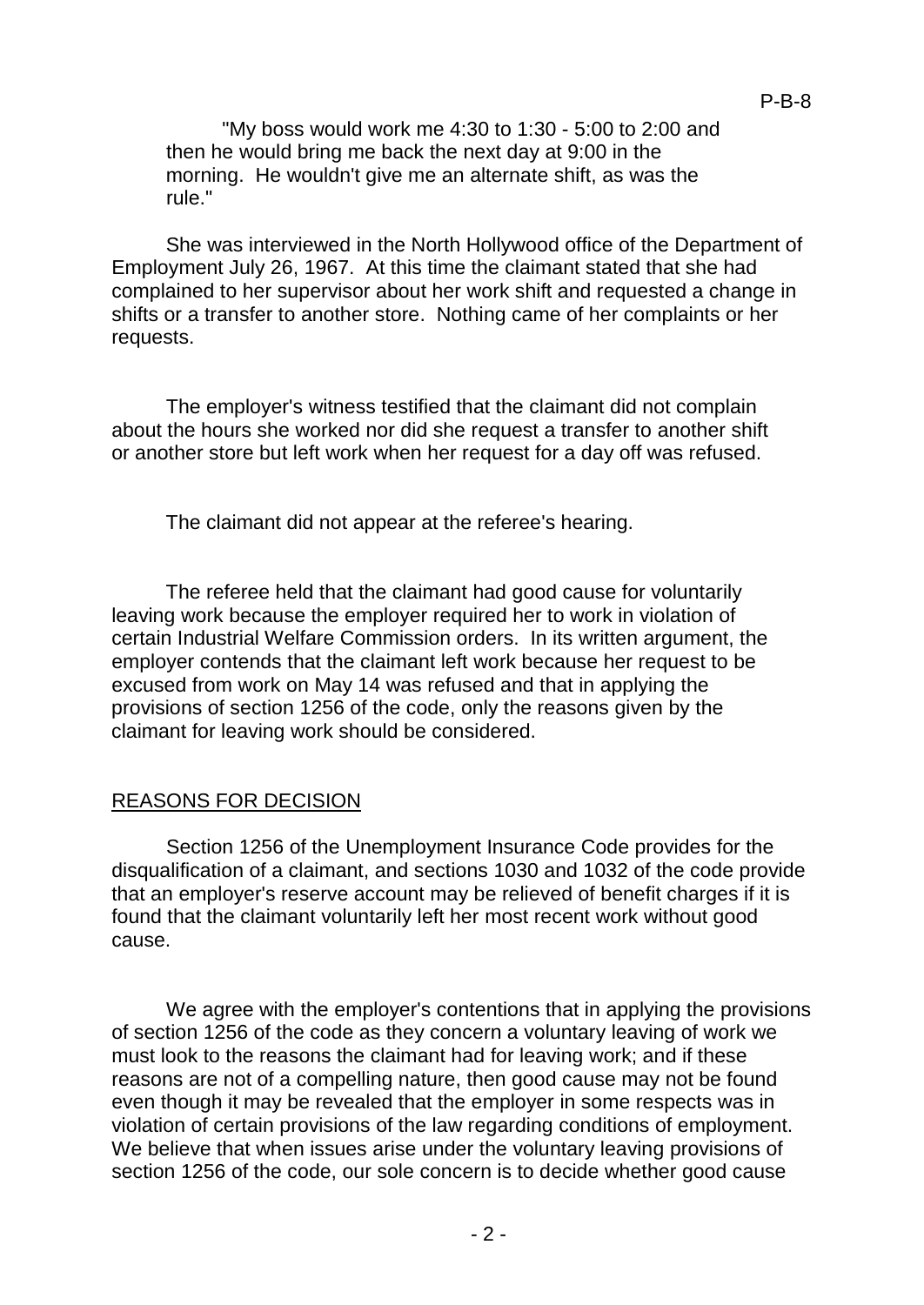existed for such leaving, and we are not required to investigate the total employment relationship to ascertain if the employer has in any manner violated the Labor Code unless the claimant has left work because of such violation.

In Benefit Decision No. 6805, the claimant was required by her employer to work eleven hours per day for two days a week and eight hours a day for three days per week in violation of section 1350 of the Labor Code. However, she voluntarily left work because the employer refused to grant her time off to meet a dental appointment, informing her that she could have made the dental appointment on her day off. In that case, the claimant's reason for leaving her work was not considered. It was concluded that she had good cause for leaving work because of the employer's violation of the Labor Code even though the claimant did not leave her work for this reason. We believe this decision to be in error to the extent that it found good cause for leaving of work based upon reasons which were not advanced by the claimant, and to this extent the decision is overruled.

We turn our attention now to the case immediately before us.

Section 1350 of the Labor Code provides as follows:

"1350. No female shall be employed in any manufacturing, mechanical, or mercantile establishment or industry, laundry, cleaning, dyeing, or cleaning and dyeing establishment, hotel, public lodging house, apartment house, hospital, beauty shop, barber shop, place of amusement, restaurant, cafeteria, telegraph or telephone establishment or office, in the operation of elevators in office buildings, or by any express or transportation company in this State, more than eight hours during any one day of 24 hours or more than 48 hours in one week."

Section 11345-3(d), Title 8, California Administrative Code provides:

"(d) The eight (8) hours of employment shall be performed within a period of not more than twelve (12) hours. Twelve (12) hours shall elapse between the end of one workday of the employee and the beginning of the next, except when there is a bona fide change of shift, but in no event shall the elapsed time be less than eight (8) hours."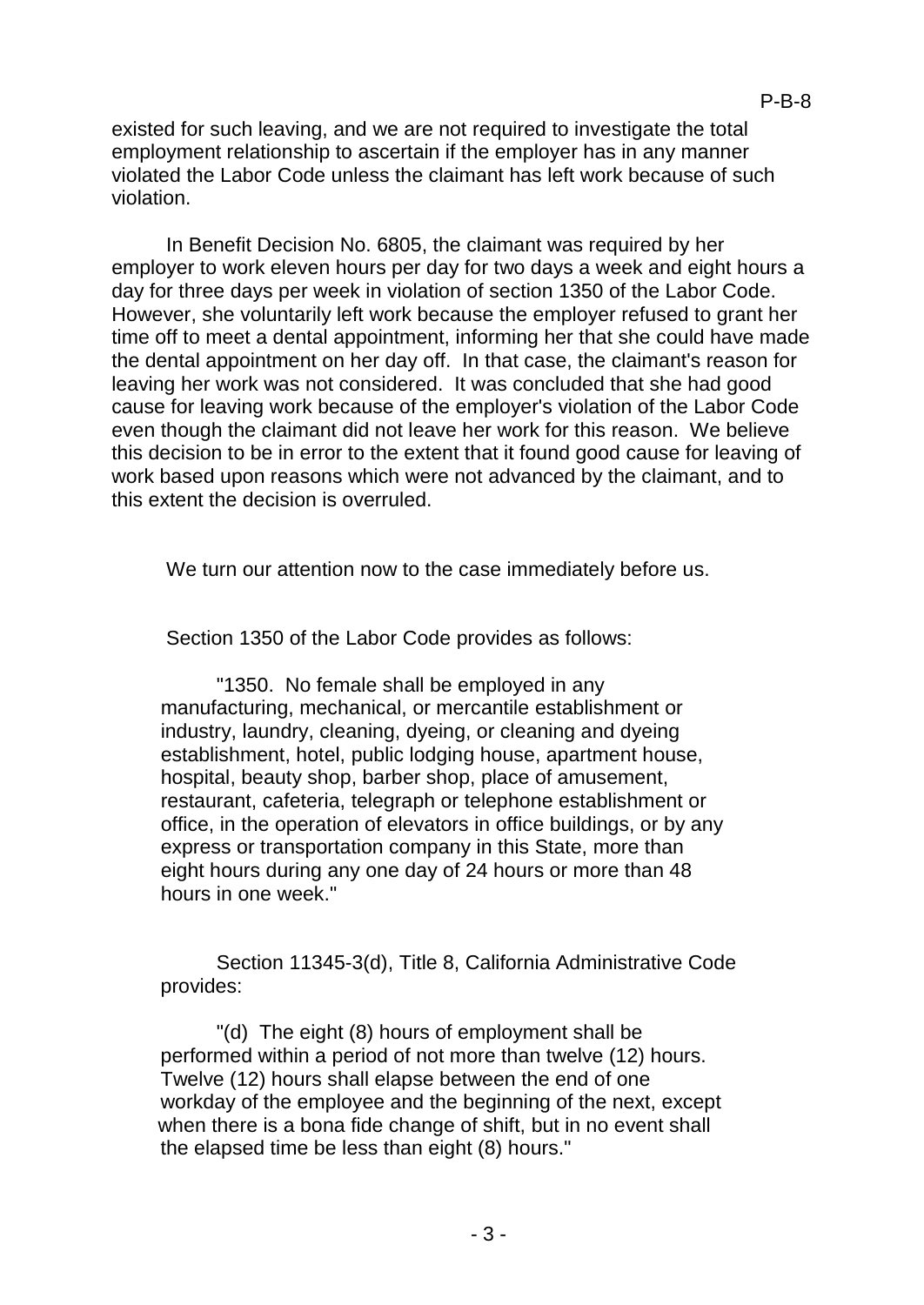There is some conflict between the claimant's statement of the hours she worked and the employer's testimony regarding the hours of work. We don't believe such conflict is material because in either statement it is clear that the elapsed time between shifts was less than eight hours.

The claimant informed the department that she complained to her supervisor about the shift she was required to work and requested a transfer to another shift or another store. Such requests were not acted upon. The employer's witness at the referee's hearing denied under oath that the claimant made such complaint or request. The claimant did not appear at the referee's hearing, and the information she submitted to the department at the time she filed her claim was not under oath. We have consistently held that testimony under oath is entitled to more weight than an unsworn statement made to the Department of Employment (Benefit Decisions Nos. 6008 and 6115). We conclude that the weight of the evidence shows that the claimant did not complain to her supervisor in regard to the shift she was required to work nor did she request a transfer to another shift. Although the claimant quit when her request for a day off was refused, we do not believe that this was the efficient or real cause of her leaving employment and, as pointed out above, we must concern ourselves with this reason for leaving work. When she filed her claim she stated she left work because of the hours she was required to work. She was required to work in violation of section 11345-3(d), Title 8, California Administrative Code, and she quit for this reason.

These facts would ordinarily establish good cause for voluntarily leaving work. However, in this case the record shows that the claimant worked the same shift for a considerable period of time without any complaint to her supervisor as to the hours she was required to work and made no attempt to obtain a transfer to a more satisfactory shift. We believe that an individual genuinely desirous of retaining employment would have informed her supervisor of her dissatisfaction with the hours she was required to work, thus affording the supervisor an opportunity to make a satisfactory adjustment.

The claimant did not do this, but rather summarily left work with no explanation to the employer as to the reasons therefor. The claimant's failure to seek an adjustment prior to her leaving of work negates any good cause she may otherwise have had for so doing. We conclude that the claimant voluntarily left her most recent work without good cause within the meaning of sections 1256 and 1030 of the code.